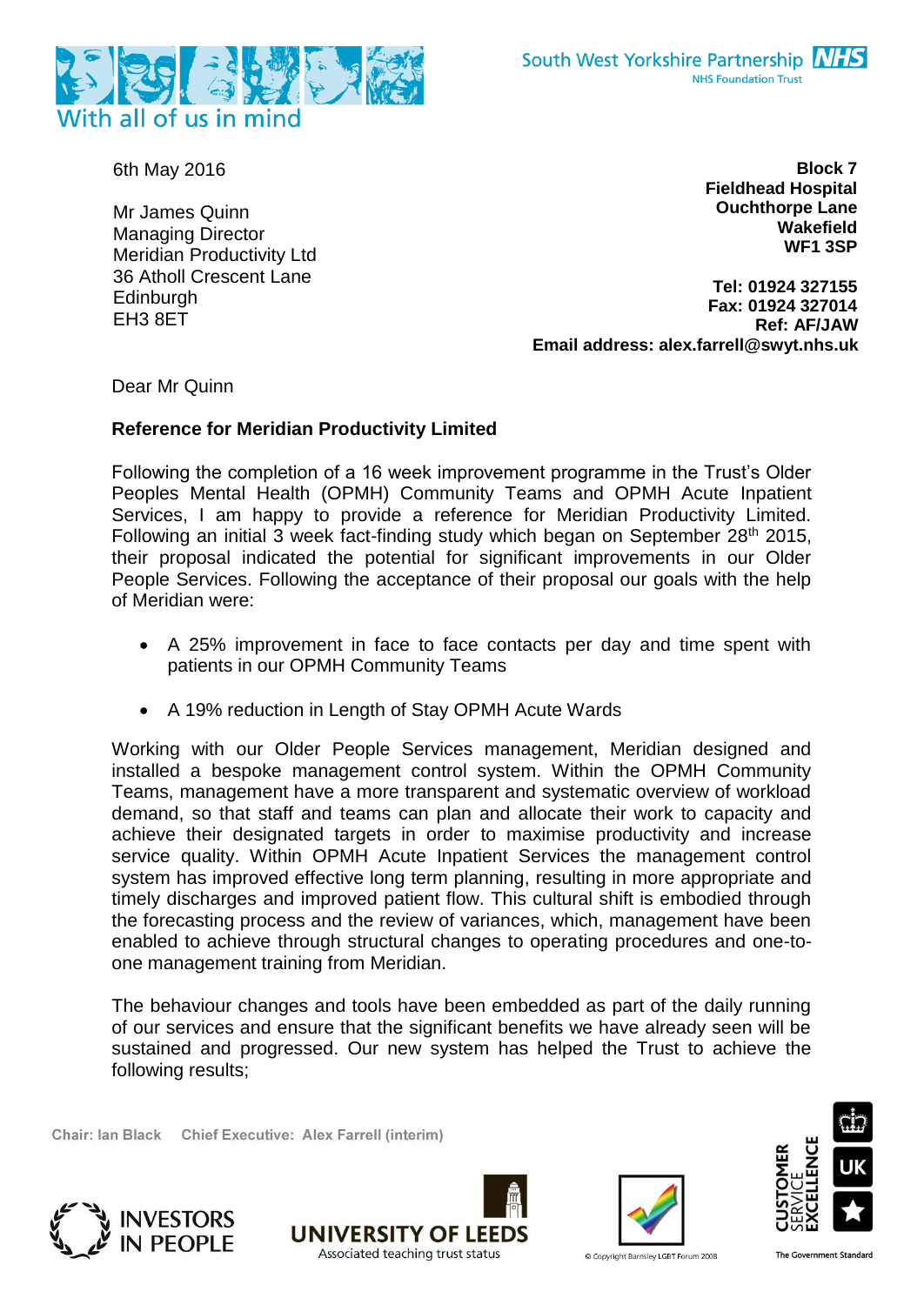## Older Peoples Community Mental Health Service Improvements

**Quality Productivity Improvements:**

- **30% increase in face to face contacts per day from 2.0 to 2.6.**
- **25% increase in time spent face to face from 24% to 30%.**

**Financial Productivity Improvements:**

- **14% reduction in cost per contact from £79.65 to £68.17 through increased activity, annualised to £480,100.**
- **An identified WTE reduction of 13.8 with an annualised value of £498,525 (equating to a 3:1 return on investment), which the Trust will now be taking steps to realise.**

Older Peoples Acute Mental Health Inpatient Service Improvements

- **20% reduction in the Average Length of Stay (ALOS) from 74.1 to 59.4, represented as a £1,562,558 reduction in spend per patient stay when annualised.**
- **10% reduction in Bed Occupancy (including leave) from 101% to 91% representing 8 available beds.**

On top of this reduction in occupancy of 8 beds, the reduction in Length of Stay has enabled a further 8 beds to be occupied by Adult (Aged 18-65) following a recent increase in pressure on Adult Mental Health Acute wards representing a potential cost avoidance through reduced Out of Area Spend. This gives an 81% Bed Occupancy (including leave) of the Older Peoples Wards by patients aged 65+. The occupancy results have allowed us now to explore reducing our bed base across the Trust. Furthermore, the increase in contacts per day and time spent with patients in the community teams has resulted in our OPMH Community Services providing a much higher quality of service and meeting the expected level of care for a patient when considering their cluster and risk.

Overall we have found Meridian's attitude refreshing as their unique approach has been more effective in engaging staff than previous external projects that we have commissioned. The pro-active emphasis on developing and embedding the innovative management tools and behaviours enabled this project to be done in just over 3 months as scheduled. We would therefore recommend Meridian to other organisations looking to improve the productivity in their services within a short timeframe.

We found Meridian's approach to be very professional. Through workshops and 1:1s with the frontline teams and management they were well received and respectfully

Chair: Ian Black Chief Executive: Alex Farrell (interim)









Copyright Barnsley LGBT Forum 2008

The Government Standard